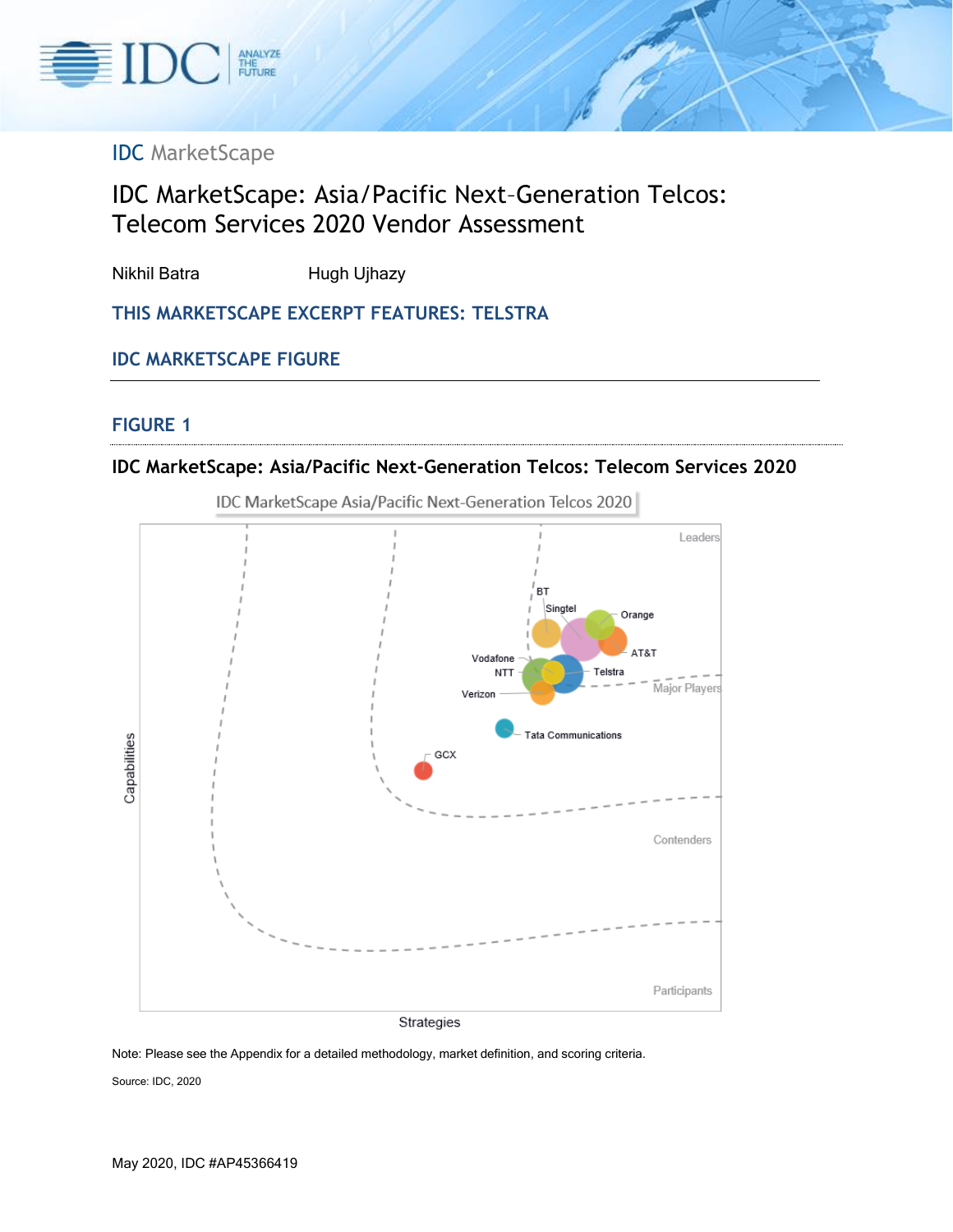### **IDC OPINION**

This study leverages the IDC MarketScape framework to evaluate the leading regional and global telecommunications service providers (SPs) in Asia/Pacific (AP). The primary focus of this study is to assess telecommunications SPs' capabilities to meet the telecommunication and ICT needs of various customer segments. IDC identified the top 10 providers by scale and scope of operations in terms of strong regional network presence, suite of managed services offerings in the region, and a large base of midsize and large-sized enterprises, multinational corporations (MNCs), and government clients across AP. The evaluation framework consists of a large variety of parameters, such as comprehensiveness of service offerings, datacenter and cloud capabilities, go-to-market (GTM) strategy, growth strategy, partner ecosystem, and innovation strategy.

Some of the key differentiators for success in this market are:

- A wide portfolio of enterprise connectivity options with a software-defined overlay. IDC predicts that by 2024, 60% of companies in AP will leverage all four connectivity types (fixed, cellular, low-power wide area networks [LPWAN], and Wi-Fi) throughout their daily functions, with cellular and LPWAN seeing the greatest increase in adoption. The growth of distributed WAN and hybrid multicloud networks has been a major theme in recent years and will have a profound impact on network configuration for enterprises. The growth of Internet of Things (IoT) networks and the rise of 5G will also have profound implications going forward. Softwaredefined WAN (SD-WAN) and edge computing are key drivers for hybrid WAN connectivity. As fiber-based broadband networks proliferate, SD-WAN becomes more popular. 5G will further drive SD-WAN by connecting remote and dispersed sites. Edge computing will bring applications closer to these sites and will allow access to cloud-based applications. IoT connectivity has been a highly competitive space, with the licensed technologies, such as narrowband IoT (NB-IoT) and category-M (CAT-M) solutions, jostling with unlicensed technologies, such as long range (LoRa) and Sigfox. However, as enterprises deploy more assets in remote and dispersed areas, they will continue to connect these assets with the best available, low-power solutions.
- Development of edge computing platforms for next-generation applications. The confluence of emerging technology trends, such as cloud, IoT, mobility, and analytics, is driving the rise of edge computing as the next frontier for capturing and analyzing enterprise data. New applications are being served from edge cloud locations, and the increasing adoption of software-defined networking (SDN) is pushing services from discrete appliances to edge cloud locations. The deployment of 5G will add even more capabilities to the edge cloud and boost investments that will shift more services to the edge and will create a marketplace for virtualized services. For applications that need quality of service (QoS) with guaranteed service-level agreements (SLAs) and low latency, 5G will be crucial in combination with the shift to the edge cloud in multiple locations. Developing edge capability needs to be a strategic priority for communication SPs if they are to realize their objectives of becoming true digital SPs and move further away from the "dumb pipe" scenario. Too much ground has already been lost to cloud SPs, such as Amazon Web Services (AWS) and Microsoft. The edge infrastructure will be crucial for communications SPs to support a variety of network access types and generate new revenue streams.
- Thinking of cloud and networks as one. Communications SPs lost the battle with hyperscale cloud providers, such as AWS, Microsoft Azure, and Google Cloud platform. Despite significant investments, they were not able to keep pace either with the ability of cloud providers to build out their networks at a large scale and across borders and geographic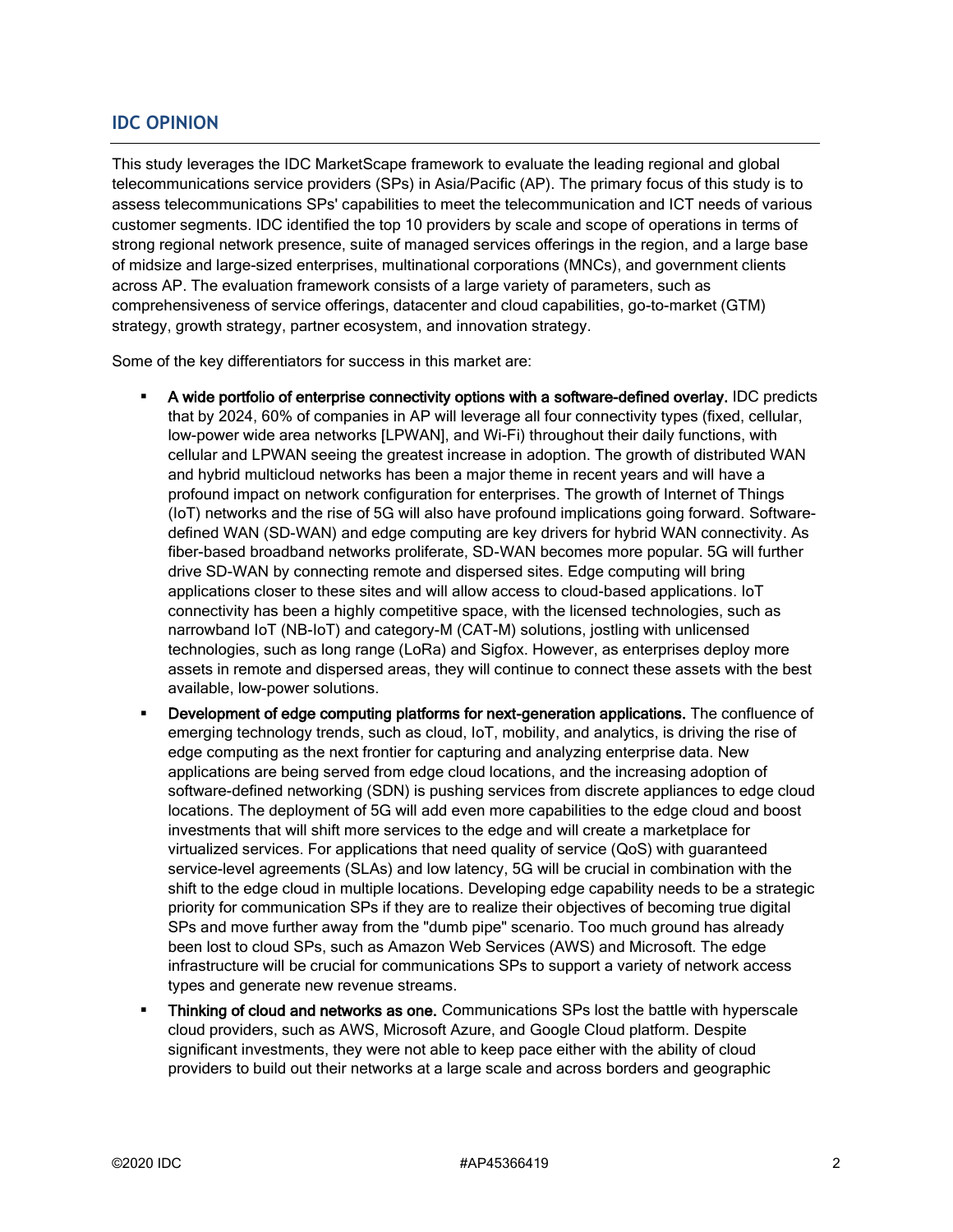regions. Although the communications SPs' community has moved away from the early ambitions to become hyperscale cloud providers, they, after a few years of experimentation, have begun to find their feet with regard to potential services that they can offer to the enterprise customer base. The multicloud and hybrid cloud landscape is quite hard and complex to manage for today's enterprise. Although cloud interconnect offerings have become table-stakes now, communications SPs are differentiating themselves further by providing cloud management and orchestration platforms, which not only provide a single-pane-of-glass view of all the cloud resources, but also weave in the network resources, along with online marketplaces, to subscribe for new virtual network services on the go. Rather, the new positioning is not only because of losing the hyperscale battle, but also because of networks and cloud becoming more and more intertwined for enterprises on their respective journeys.

Leveraging a new class of network intelligence. Over the past few years, artificial intelligence/machine learning (AI/ML) has gradually been adopted by communications SPs to enhance network operations by leveraging network traffic and end-user data to refine the efficiency of network operations. On the customer-facing side, AI/ML has been used to augment customer experience (CX) and provide tools for process and sales process automation to recommend services to end users. AI/ML or machine intelligence facilitates the development of predictive and prescriptive applications that offer predictions and recommendations and automates routine functions based on predefined algorithms that also evolve with ML capabilities. It is seen that communications SPs' AI/ML have implemented intelligence in intent-based networking, security intelligence automation and network forensics, customer experience automation, and sales process automations. Carriers that implement and leverage this new class of intelligence and automation will be able to reduce churn, operational costs, and significantly improve customer experience.

#### **IDC MARKETSCAPE VENDOR INCLUSION CRITERIA**

For the purpose of this study, IDC defines the "next-generation telcos" as international IP VPN, international Ethernet services, and a suite of managed services that include cloud services and professional IT services (excluding support services) offered in the AP region for the enterprise segment. IDC defines the enterprise segment to include the midsize and large-sized enterprises, multinational corporations (MNCs), and government clients that have regional or international ICT requirements. Vendors are evaluated based on their current capabilities and next three to five-year strategies they set for this customer segment in the AP region. Capabilities or strategies in the consumer, small and medium-sized enterprises (SMEs), or wholesale segments are not included as part of this vendor evaluation.

To qualify for inclusion in this IDC MarketScape study, SPs must have network services, multiprotocol label switching (MPLS)-based, and/or Ethernet-based international services for enterprise segment in AP. They must also have a portfolio of managed services, including managed WAN and managed security, network and application acceleration solutions, cloud services, and other ICT services targeting the enterprise segment in the region.

This year, IDC considered the following 10 global and regional telecom SPs that operate in the AP region:

- AT&T
- BT Global
- Global Cloud Xchange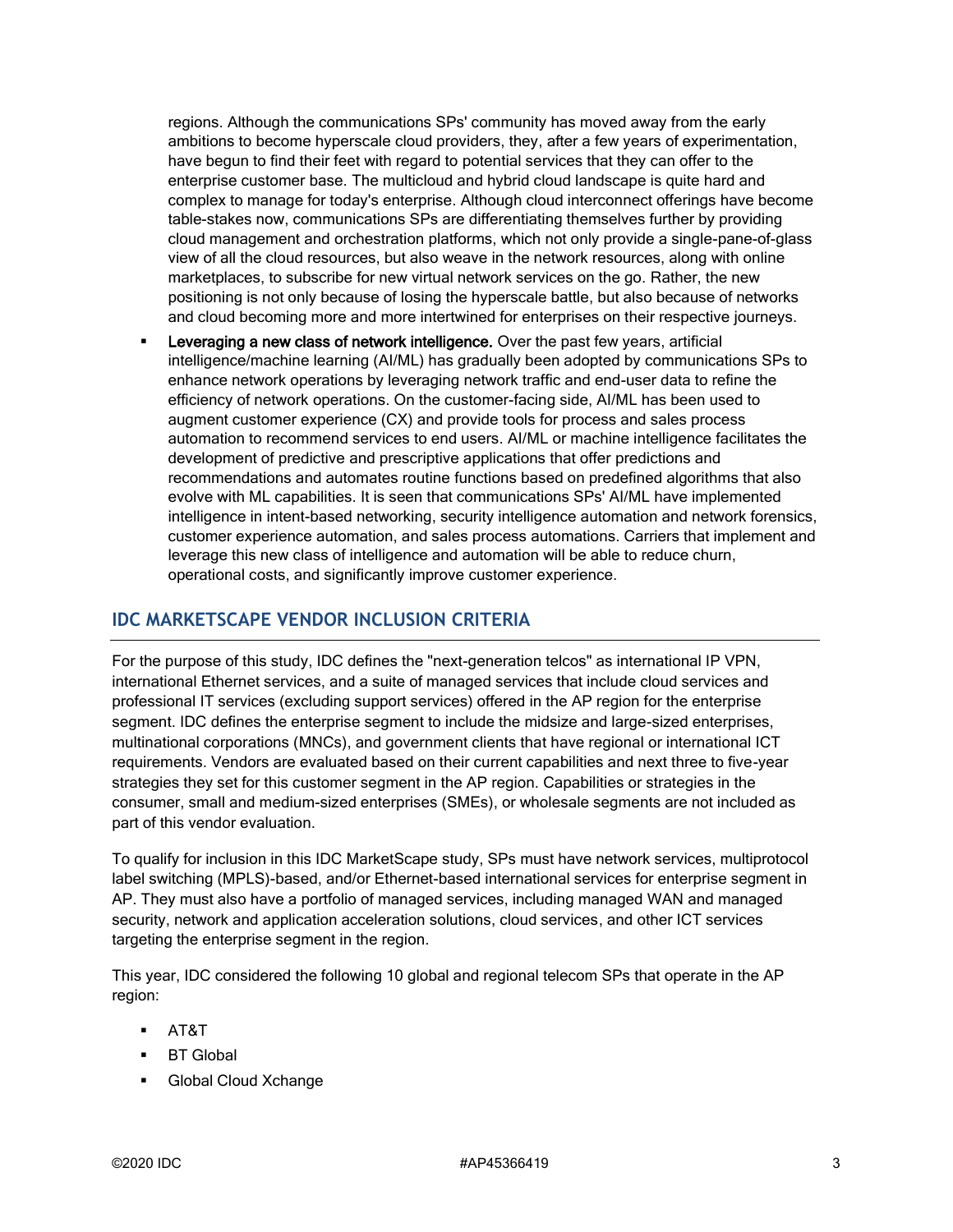- NTT
- **Orange Business Services**
- Singtel
- Tata Communications
- **Telstra**
- Verizon
- **Vodafone Business**

# **ADVICE FOR TECHNOLOGY BUYERS**

Communications SPs operating in AP are seeking to become the ICT partner of choice for enterprises that are seeking rapid growth regionally and in their respective countries. These enterprises are embracing the 3rd Platform and are initiating complex efforts for the digital transformation (DX) of their businesses, and, to this end, communications SPs are helping them achieve their goals with a portfolio of solutions and products that include SDN, hybrid cloud deployments, and managed services.

Communications SPs are attempting to go "digital" themselves as they transform their networks to incorporate software-defined and virtualization paradigms, investing heavily in analytics, automation, and other emerging technologies that will transform not just their network architectures, but ultimately their business.

As the networking environment, driven by DX, continues to evolve and as more and more businesses implement new technologies, IDC believes that the enterprises should take a note of the following:

- **Management of a multi-WAN, multicloud ICT environment.** As organizations grapple with the complexity of a multicloud, multi-access network architecture, they should look toward their communications SPs to help them on their network transformation journey. IT and network departments struggle to manage the increasing complexity of not only the overall network, but also the connectivity mix. Some of the configurations have added complexity because of the emergence of private networks, with traffic even going through a mix of public–private networks depending on the use case. Orchestration is increasingly becoming challenging, especially because the enterprise IT departments usually do not have the requisite skills or resources inhouse. Moreover, IT departments will also have to balance the sometimes conflicting needs to use multiple vendors to lower dependence with the fact that multiple vendors add complexity. Enterprise should engage communications SPs to better understand their deployment plans, particularly in those coverage areas that map to assets that are deployed at the enterprise's campuses, factories, and other facilities, especially those in remote and dispersed areas. Organizations should also consider an outsourced and managed option for specific portions of the network and/or specific regions to see if it can be more cost-effective and efficient than managing through in-house teams.
- **EXECT** Network transformation to accelerate the DX journey. The adoption of  $3<sup>rd</sup>$  Platform technologies is putting a lot of strain on legacy ICT infrastructure, including the networks. Cloud computing is a key pillar of the enterprise's drive toward DX. As enterprise applications move to the cloud, the WAN needs to evolve to support the new application paradigm. Enterprises worldwide are embracing hybrid- and multicloud IT strategies that include adoption of software as a service (SaaS) and platform as a service (PaaS)/infrastructure as a service (IaaS) offerings as a means of gaining business agility and creating operational efficiencies. Evaluating software-defined technologies, such as SD-WAN will support the DX journey. SD-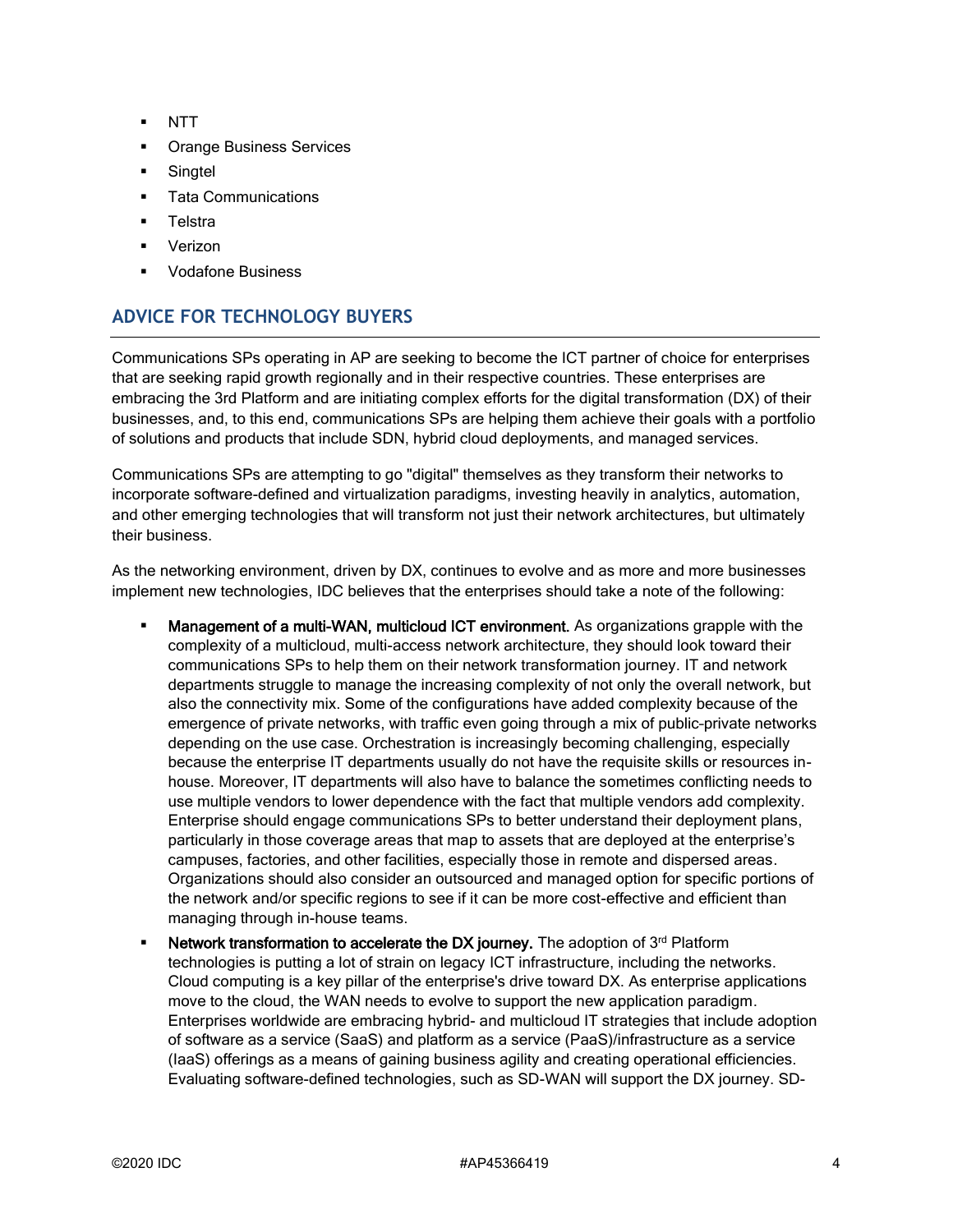WAN is a solution that rises in response to this need and holds the promise of aligning the WAN with the application networking requirements of a digitally transformed enterprise. It also holds the promise of integrating cheaper broadband with private line–based connectivity to deliver more value out of network investments over time. However, while evaluating technology vendors and communications SPs, enterprises should evaluate the provider's capability and road map to deliver the long-term strategy of not just SD-WAN, but also virtual network services.

- Co-creation of service-level agreements based on business objectives. As organizations continue to move further on their cloud journey, their expectations from SPs are also evolving. SLAs for enterprises, who have moved applications/workloads to the cloud, are less about the dedicated network bandwidth connecting to their workload, but more about performance of the migrated workload — ensuring that the application can be accessed with a certain degree of latency and reliability. Moreover, the cloud conversation has changed from "whether or not cloud" to "how many clouds," and enterprises are looking for solutions that provide optimal performance of their workloads, irrespective of where it is hosted. Organizations should look to partner with communications SPs who can define network performance in terms of business objectives, and provide SLAs, such as application performance, and even link it back to the enterprise business objectives.
- One size does NOT fit all. Enterprises need to be aware that even the best-positioned telcos may not necessarily meet all their ICT needs and requirements. Hence, buyers must evaluate the providers' capabilities based on specific business requirements to select the preferred partners.
- Evaluating requirements and testing communications SPs' experience for embedded security offerings. Evaluate and define the organization's IT infrastructure, systems, and all assets, with a view to identify which parts are highly at risk and what the risk profile may be. Subsequently, have the communications SP's managed security provider to demonstrate its security expertise in a variety of organizations and determine whether the managed security SP can deliver the necessary business outcomes specific to your organization.
- **Embrace mobility.** In the start of 2020, IDC predicted that by 2022, 75% of enterprise frontline workers will be enabled with mobile devices, apps, and connectivity services as part of a prioritized effort to increase the efficiency of task-oriented workflows. It is expected to be over 85% now as the COVID-19 pandemic takes its full toll on the way people work.

#### **VENDOR SUMMARY PROFILE**

This section briefly explains IDC's key observations resulting in Telstra's position in the IDC MarketScape. Telstra is evaluated against each of the criteria outlined in the Appendix, and the description here provides a summary of the vendor's strengths and opportunities.

#### **Telstra**

Telstra is positioned as a Leader in this 2020 IDC MarketScape study.

Building on its 2016–2017 announcements to invest AUD3 billion on the digitization of its business, Telstra announced in June 2018 a three-year strategy, Telstra 2022 (T22), aimed at rebuilding its brand and competitive edge in the hypercompetitive telecom market. The last 18 months has seen the carrier move swiftly along this transformation journey in order to regain some of its lost advantage in the telecom market in the region. With key priorities such as the simplification and digitization of its business, operational cost reduction, and driving profitable growth in its NAS and international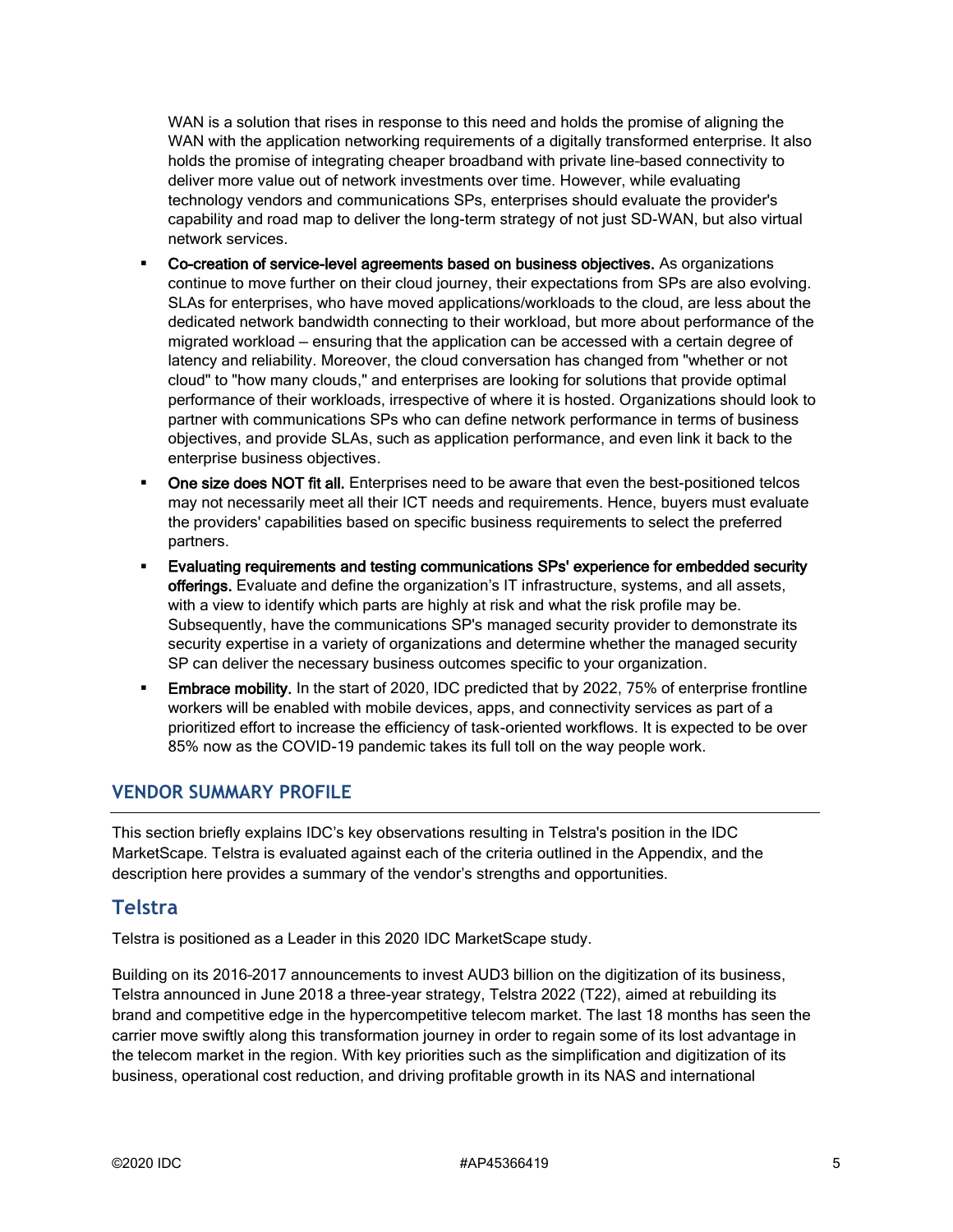portfolio, the carrier is executing well on its ambition to deliver a superior customer and employee experience. All of this has enabled Telstra to break into the leader's segment.

Telstra's latest half year results (1H20) indicate that it has built a significant momentum in cost reduction of its overall business, resulting in higher profits. Executing on its T22 strategy, the carrier was able to reduce its operational costs by about 25% (YoY for the half ending in December 2019), with only a 3% reduction in overall revenues. This has been achieved through what Telstra described as "radical simplification" of its business, while continuous investments remain in its fixed and mobile networks, along with technology platforms.

Telstra's enterprise offerings in the market are underpinned by its global connectivity and platforms portfolio, which includes connectivity, cloud, and branch-oriented offerings. Telstra boasts one of the widest network coverage in the region, including the hotly contested submarine cable space, where the carrier owns a significant LIT submarine cable capacity. The provider offers MPLS IP-VPN, Ethernet Private Line (EPL), EPL express, and global internet and IP transit services globally. Its East Asia Crossing (EAC), Reach North Asian Loop (RNAL), and Asia/Pacific Cable Network 2 (APCN2), along with city to city (C2C) infrastructure, provides enterprises in key Asian cities with diverse low latency and multiple capacity options to connect within the region, as well as in Europe and United States. Telstra also introduced new 10G and 100G routes connecting Malaysia, Indochina, Singapore, India, and Sri Lanka to Europe. In line with digitization objectives, Telstra plans to offer new services, modifications, and cancellations through self-service portals for some of its connectivity portfolio, starting with its business grade internet offering, Telstra Internet Direct.

Telstra has further enhanced its software-defined network platform to complement its core offerings and has offered a range of services such as bandwidth on-demand, SD-WAN, and other virtual network services under the Telstra Programmable Networks (TPN) brand. Telstra's recent partnership with Equinix to integrate its TPN platform with the Equinix Cloud Exchange (ECX) fabric via programmable APIs further extends its multicloud interconnect capabilities and allows the carrier to provide its customers with connectivity to over 170 services providers across 38 countries globally.

The carrier's approach to offer end-to-end cloud-based services is also resonating well with enterprise customers. Telstra's portfolio of managed cloud services spans 24x7 proactive management, incident management, cloud connectivity, and cost management for AWS and Azure. This is complemented by its cloud professional services (advisory and implementation services) that work with a strong set of partners to provide end-to-end managed services. Australia and New Zealand (ANZ) accounts for a significant portion of Telstra's managed cloud services revenue (over 95%), although Singapore accounts for the rest. Telstra leverages eight centers of excellence (COEs) to deliver its managed cloud services.

The carrier is also doubling down on the ability of its services business to drive growth and increase customer intimacy through its new business unit, Telstra Purple. Services are a people and technology-intensive business, and although this may seem counterintuitive to the directive from senior leadership of becoming leaner, Telstra is betting that its investment in this business (professional and managed services) will reap the rewards for double-digit growth over the next three years.

Telstra has continued to evolve its MSS portfolio, which spans network, infrastructure, endpoint, and identity protection, as well as OT/IoT monitoring, managed SIEM, distributed denial-of-service (DDoS) mitigation, and SOC augmentation services. Given Telstra's background and strength as a network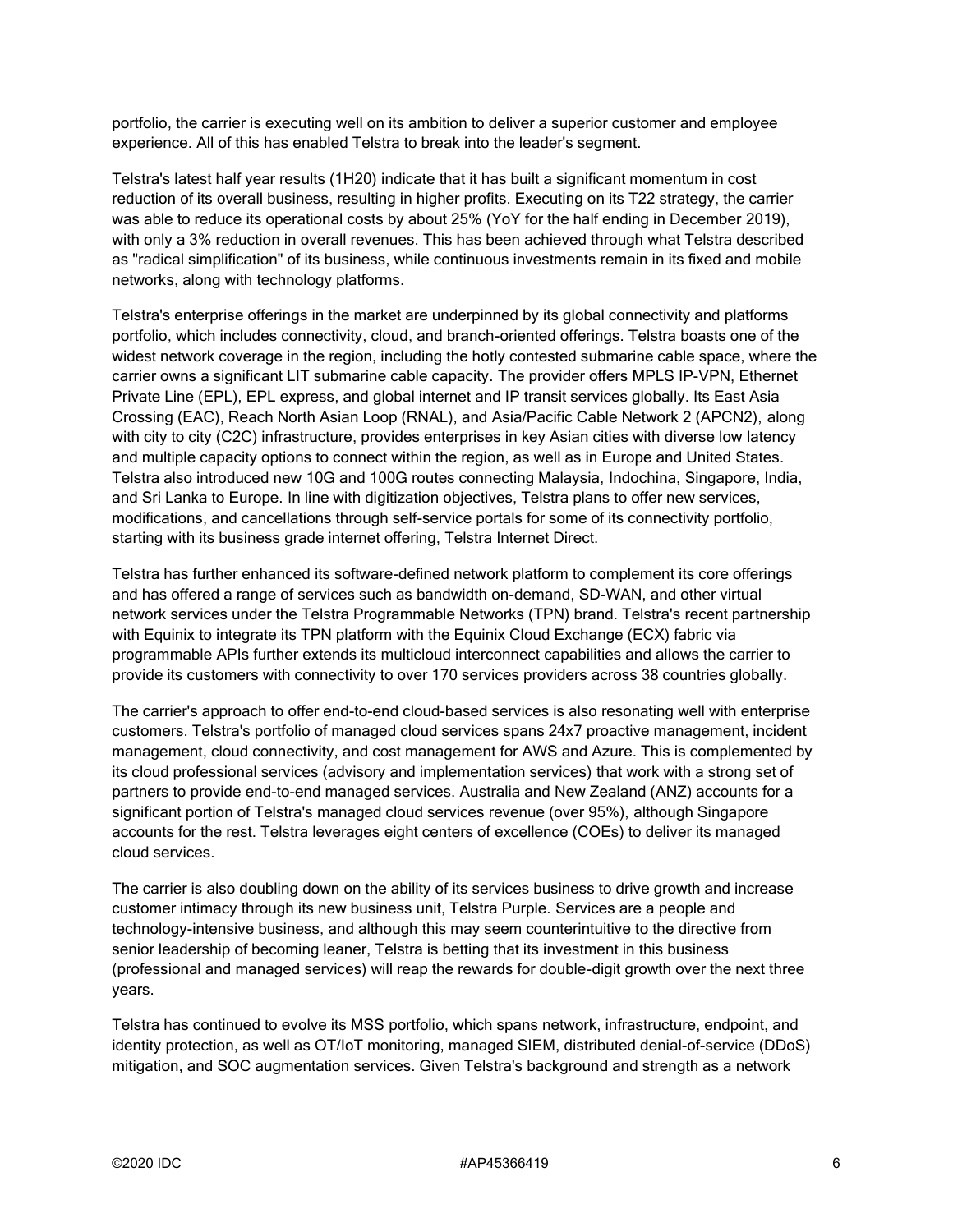and infrastructure provider, its managed network security services and managed secure web gateways are among its top MSS revenue contributors. Telstra also offers a security monitoring solution that is based on its own open MSS cybersecurity platform and is focused on delivering a broad set of threat lifecycle capabilities to its customers. In addition to the above, the carrier has continued to develop its advanced security analytics capabilities based on its acquisition of Cognevo (2016) and has made tremendous progress in its cloud-based security delivery and cloud security services.

Overall, Telstra is continuing its transformation journey and is focused on expanding aggressively within and outside of AP, leveraging its various partnerships and acquisitions.

#### *Strengths*

#### **Comprehensive Software-Defined Portfolio to Complement Its Network Assets**

Telstra continues to develop on its vision to build "networks of the future" through various softwaredefined initiatives, including virtualization of its core and implementing a programmable network fabric that facilitates increased flexibility and operational agility in serving customers in Australia and international markets. Over the past 12 to 18 months, the carrier has done well to bring together its various offerings in the software-defined space and integrate capabilities from its Pacnet acquisition, partnerships with Cisco and VeloCloud (now VMWare), among others.

The Telstra programmable network portfolio provides customers with solutions to introduce flexibility and agility in their network environments to help them on their DX journeys. In addition to existing offerings of a physical router and a virtual router (as a router VNF), the carrier also launched Telstra Cloud Router on TPN to provide organizations with simplified and scalable layer 3 connectivity option to multiple cloud providers. The virtual nature of the offering, along with on-demand provisioning and hourly billing, makes it an attractive option for potential customers.

Accessed through Telstra's domestic and international network, it includes offerings such as ondemand bandwidth, software-defined WAN and LAN, optimized connectivity for multicloud access, virtual network services, and a self-service portal to allow its enterprise customers to manage their subscriptions. With organizations realizing the critical role of networks in powering their DX journeys, Telstra's software-defined portfolio, compounded with its widespread network assets, give the service provider an edge over some of their competitors in the region.

#### **Strong Professional Services Capabilities Under the Newly Formed Telstra Purple**

Telstra started its journey in the wider consulting and services space with acquisitions of small agile consultancies, such as Company85, Kloud, and Readify over the last few years, and has managed to grow and integrate them within the Telstra ecosystem. The newly positioned business unit, Telstra Purple, brings these entities together under a single umbrella to give its professional services team a formal structure, with the aim of delivering solutions that go beyond the technology by solving the most critical business and technology problems for its customers. Despite an organization-wide focus on cutting costs, Telstra sees this as a growth engine and is investing in developing the right set of tools, processes, platforms, and its most important asset, its people. Telstra Purple allows the carrier to have wider business-oriented conversations with its customers, something that it has always been doing, but in a limited capacity. The formalization of Telstra Purple lends its professional services capabilities a structure and serves the purpose of reinforcing Telstra's focus on guiding customers on their respective transformation journeys in the customers' mind.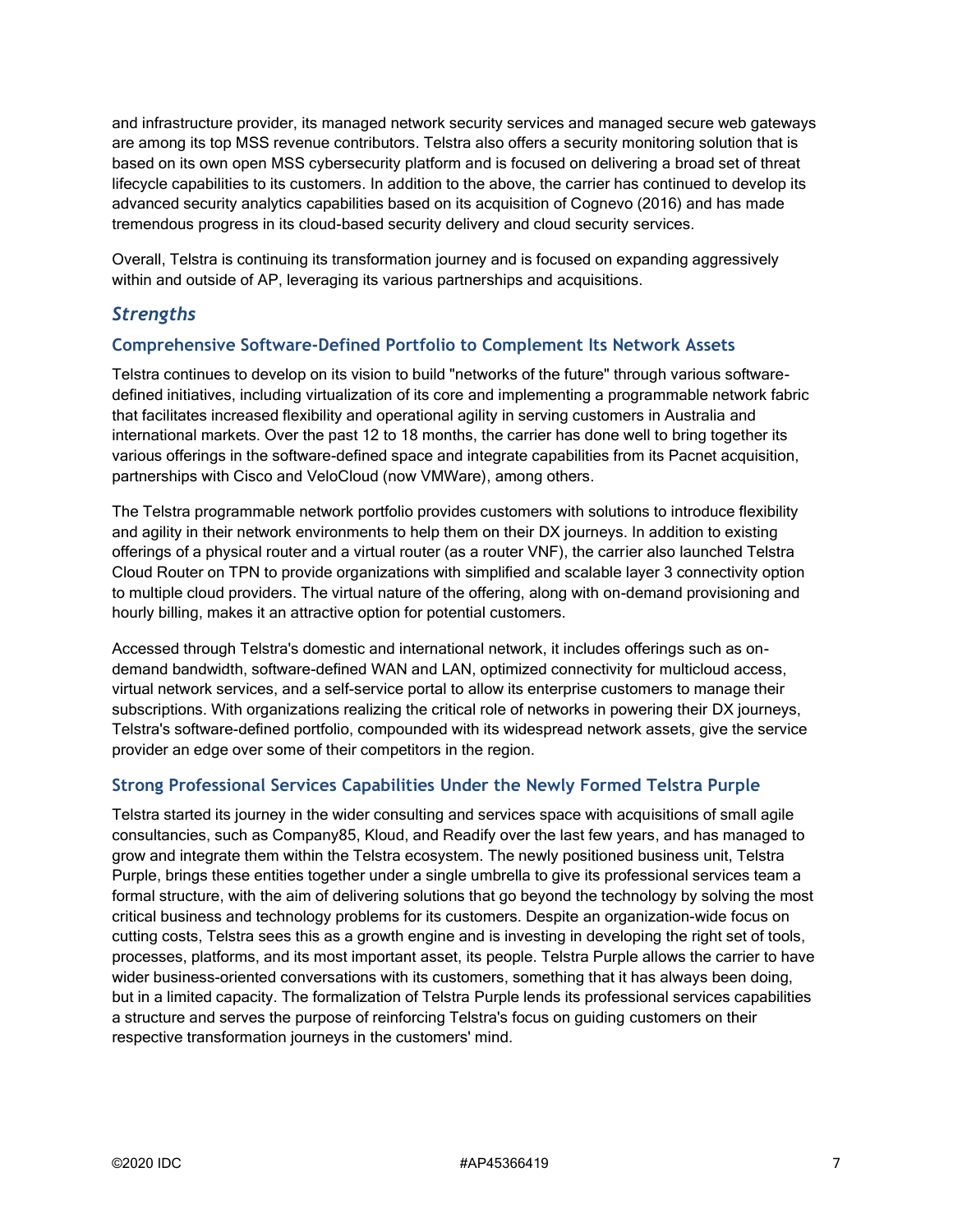### *Challenges*

#### **Challenge in the Domestic Australian Market**

Given its status as an incumbent in the Australian market, Telstra continues to battle headwinds and shareholder pressure at the larger corporate level. However, the carrier has responded well thus far, delivering strong results on its ambitions to simplify and digitize its business radically through the T22 strategy. As the impact of NBN further increases, Telstra will need to accelerate its ambitions in a competitive marketplace. It must continue to invest in tools and platforms to enhance and provide value in its service delivery. It must continue to invest in people, either through organic reskilling or strategically acquire consulting talent. It must amplify its marketing presence with a clear articulation of its value proposition in order to retain its key customers and further grow in the AP region.

#### **Transitioning to an Agile Back–end Solution Stack to Accelerate Its Transformation**

As the carrier executes on its plans to digitize its processes and solution portfolio, integrations and transformation of the back-end business and operations support solutions has become paramount. Moreover, various acquisitions, both in Australia and internationally, including Kloud, Readify, Cognevo, Company85, MTData, and VMTech make this transformation even more challenging. Although the carrier is already under way in integrating some of these billing and operational systems, it will need to accelerate further its plans to ensure a uniform and superior customer experience, given the hypercompetitive nature of the market.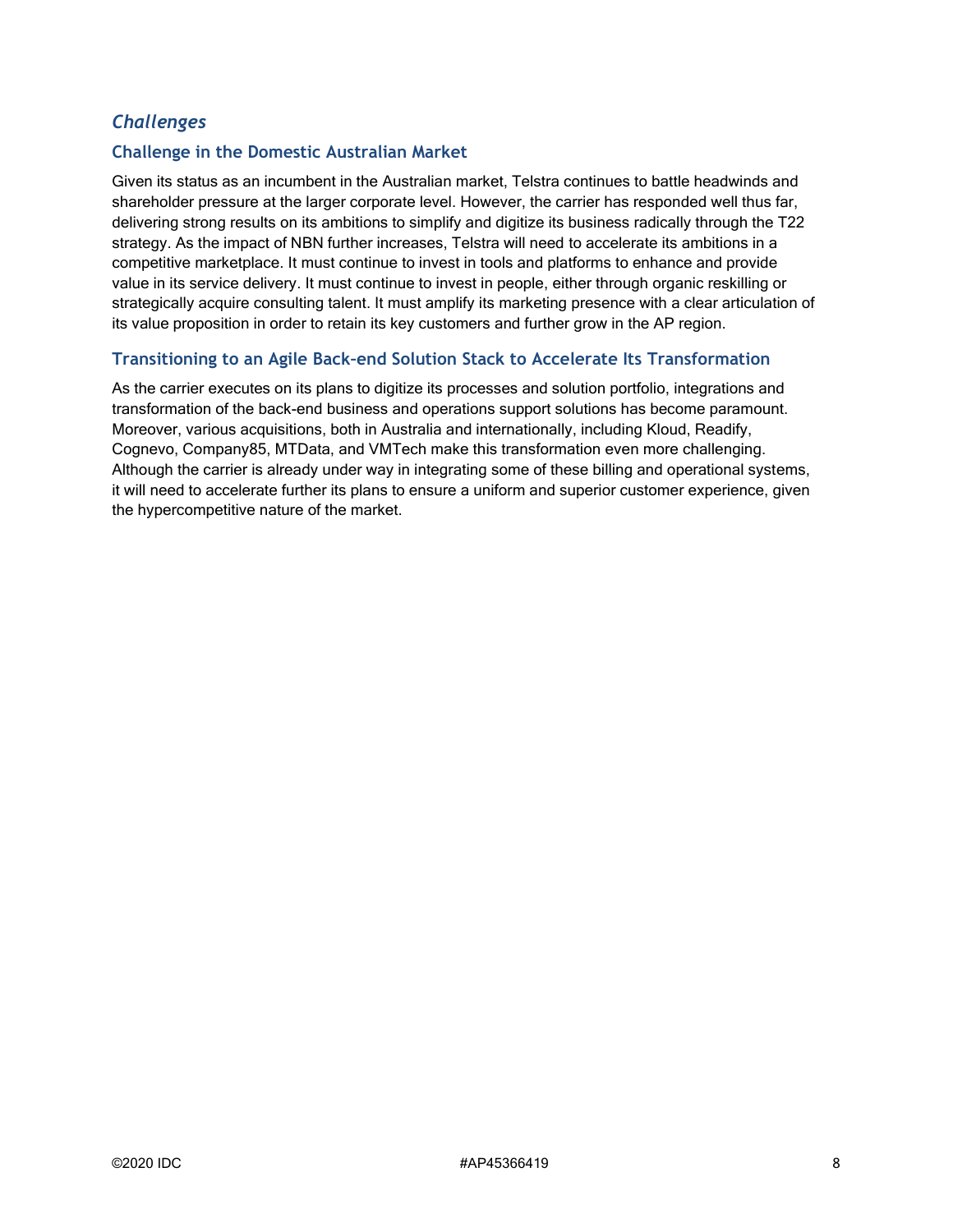# **Reading an IDC MarketScape Graph**

For the purposes of this analysis, IDC divided potential key measures for success into two primary categories: capabilities and strategies.

Positioning on the y-axis reflects the vendor's current capabilities and menu of services and how well aligned the vendor is to customer needs. The capabilities category focuses on the capabilities of the company and product today, here and now. Under this category, IDC analysts will look at how well a vendor is building/delivering capabilities that enable it to execute its chosen strategy in the market.

Positioning on the x-axis or strategies axis indicates how well the vendor's future strategy aligns with what customers will require in three to five years. The strategies category focuses on high-level decisions and underlying assumptions about offerings, customer segments, and business and go-tomarket plans for the next three to five years.

The size of the individual vendor markers in the IDC MarketScape represent the market share of each individual vendor within the specific market segment being assessed. This market share is derived from an estimation of revenue from enterprise services, including (but limited to) fixed voice and data, cloud, IoT, UC&C and managed services (excluding support services) from midsized to large enterprises, MNCs, and government segments within AP. The size of the bubbles has been scaled down to better reflect the positioning of each vendor in the chart.

### **IDC MarketScape Methodology**

IDC MarketScape criteria selection, weightings, and vendor scores represent well-researched IDC judgment about the market and specific vendors. IDC analysts tailor the range of standard characteristics by which vendors are measured through structured discussions, surveys, and interviews with market leaders, participants, and end users. Market weightings are based on user interviews, buyer surveys, and the input of IDC experts in each market. IDC analysts base individual vendor scores, and, ultimately, vendor positions on the IDC MarketScape, on detailed surveys and interviews with the vendors, publicly available information, and end-user experiences in an effort to provide an accurate and consistent assessment of each vendor's characteristics, behavior, and capability.

## **Market Definition**

In today's agile world, carriers are promoting software-defined networks to help their enterprise customers stay competitive in the market. Organizations around the globe are looking for a faster, flexible, and agile network to support their DX initiatives. Network services are becoming more intelligent as SPs continue to invest in technologies within their network core to deliver more efficient, scalable, and smarter networks to enterprises. However, realizing that most of the value lies beyond the network layer, telcos continue to expand their capabilities, moving deeper into the ICT stack, providing a comprehensive portfolio of cloud, M2M, IoT, enterprise mobility, SDN, professional, and managed services.

In this IDC MarketScape, the SPs are assessed on their strategies and capabilities in the AP region. The evaluation framework is based on a large variety of parameters, such as comprehensiveness of service offerings, datacenter and cloud capabilities, go-to-market strategy, growth strategy, partner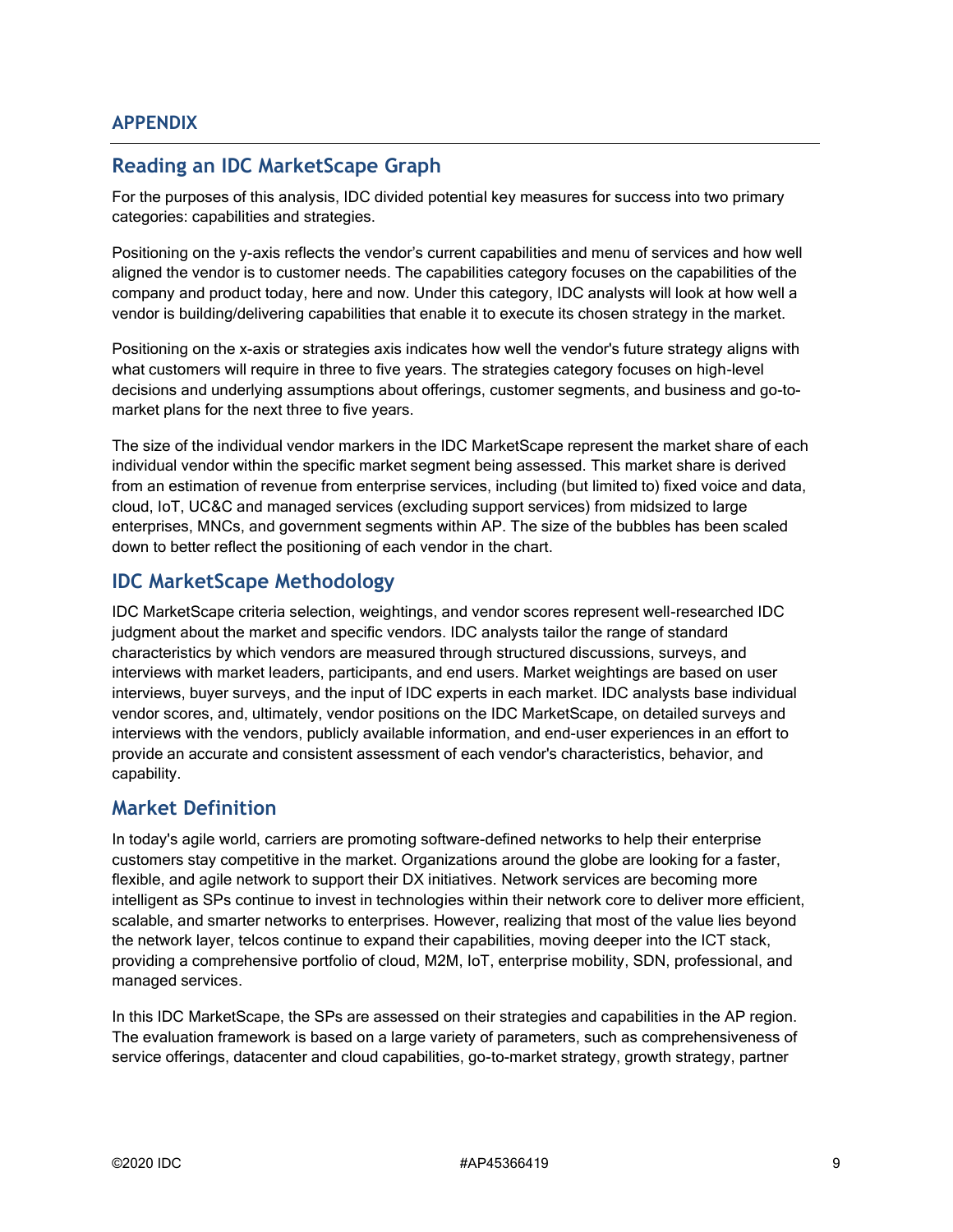ecosystem, and innovation strategy (complete details in the following section). These parameters are evaluated from current capabilities and a future strategy point of view.

#### **LEARN MORE**

#### **Related Research**

- Market Perspective: 2020 Technology Theme Implications for Asia/Pacific (Excluding Japan) Communication Service Providers (IDC #AP46106320, April 2020)
- IDC FutureScape: Worldwide Mobility and Telecommunications 2020 Predictions APEJ Implications (IDC #AP45221220, January 2020)
- Carrier Cloud Business Models: Thinking of Cloud and Networks as One (IDC #AP44533619, November 2019)

#### **Synopsis**

This IDC study is the eighth yearly assessment of next-generation telecom operators in Asia/Pacific. The primary focus of this study is to assess service providers' capabilities to meet the telecommunication and ICT needs of various customer segments. It leverages the IDC MarketScape framework to evaluate 10 leading regional and global telecommunications SPs in Asia/Pacific. The evaluation framework consists of a large variety of parameters, such as comprehensiveness of service offerings, software-defined platforms and cloud capabilities, go-to-market (GTM) strategy, growth strategy, partner ecosystem, and innovation strategy. Communications SPs are evaluated based on their current capabilities and the strategies they have set in the next three to five years for the enterprise segment in the Asia/Pacific region.

"Globally, communications SPs are undergoing a dramatic change in much the same way that most enterprises across verticals are undergoing changes. Asia/Pacific is certainly no exception, with communications SPs in this region facing the same enterprise business priorities as their counterparts in other countries, albeit with high deviations among Southeast Asian countries and mature Asia/Pacific markets. Enterprises are grappling with multiple objectives and imperatives, focusing on cost savings, new business models, customer centricity, and agility in operations. The heightened competitive intensity is forcing communications SPs to innovate, not only in operations, but also with how they engage with their customers and channel partners," says Nikhil Batra, associate research director, IDC Asia/Pacific Telecom Practice.